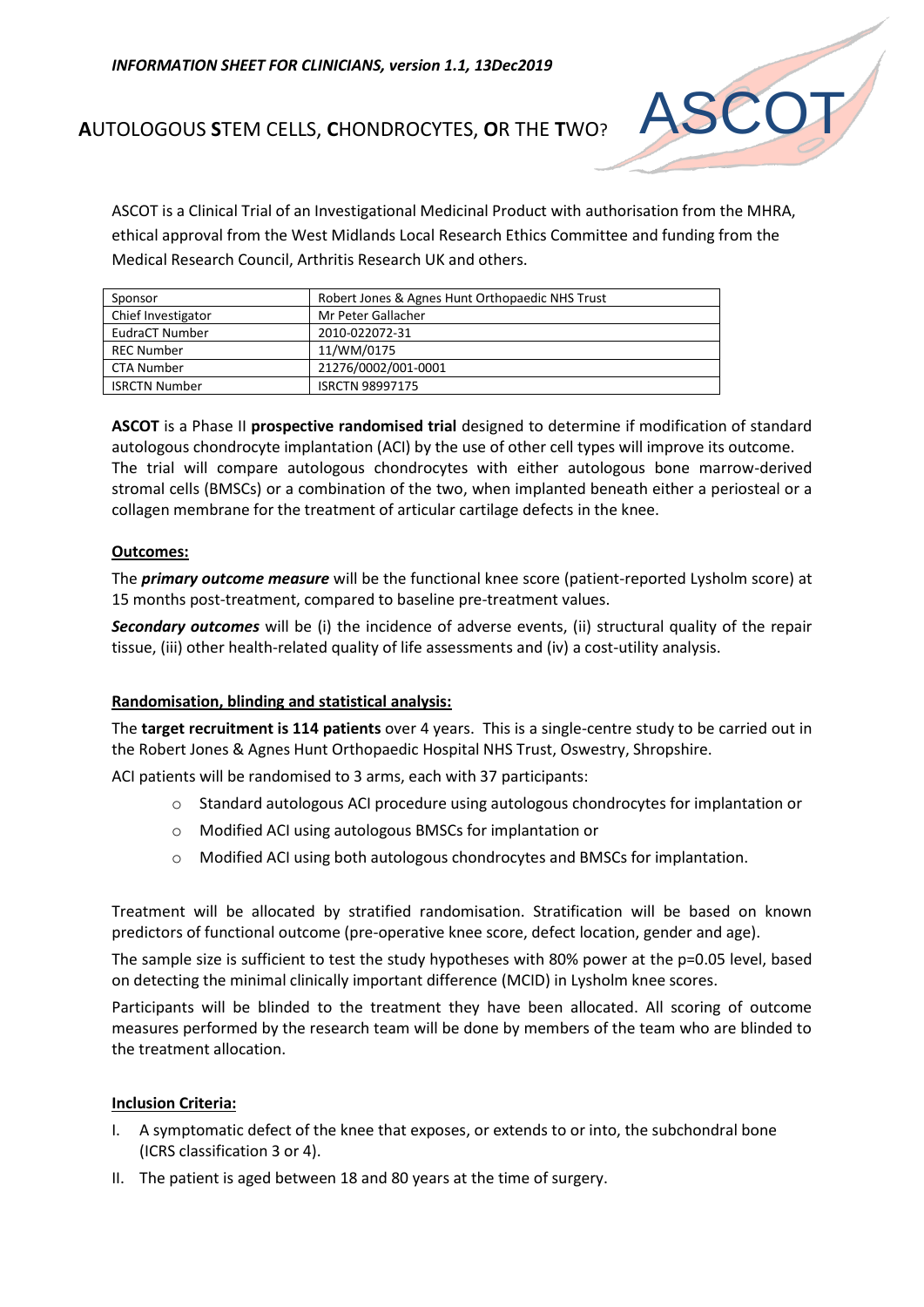- III. Treatment with ACI must be appropriate for the patient.
- IV. Surgical treatment (eg debridement, abrasion, drilling, microfracture) may have been performed on the same defect at least 6 months previously and failed to relieve symptoms.
- V. The patient is able to provide written informed consent to participate in the trial.

## **Exclusion Criteria:**

- I. Not adequately understanding verbal explanations or written information given in English, or having special communication needs.
- II. Likely to show contraindications to autologous cell therapy: Inflammatory arthritis, previous or current malignant tumour, therapy with steroids or methotrexate, opioid or anti-coagulant medication use that cannot be stopped prior to surgery, bleeding tendency or known anaphylaxis to any product used in chondrocyte preparation.
- III. Low probability of compliance with physiotherapy or follow-up, including a major lifethreatening condition, as assessed by the research team.
- IV. A defect of greater than  $20 \text{cm}^2$  in total area.
- V. The patient is shown to be positive for serology tests required by the cell provider. This includes HIV, hepatitis B and C, syphilis, and human T cell lymphotrophic virus (HTLV) I & II.
- VI. Pregnancy or lactation.

## **Risks:**

As with all medical and surgical treatments, there is some inherent risk, as determined in the bespoke Clinical Trial Risk Assessment that has been performed as required by the MHRA. Benefits to patients in all arms of the trial are expected to be at least as good as those of standard ACI, performed previously in our centre and other centres since 1996.

#### **Post-operative rehabilitation and clinical follow-up:**

Appropriate rehabilitation is essential whichever treatment is allocated. For all three arms of this trial, the OsCell recommended protocol for rehabilitation is identical and will be made available to the patient, GP and physiotherapist.

All patients will attend a clinical review at 2 months, 12 months and 15 months following surgery, and will be asked to complete knee scores and quality of life questionnaires at each visit. Participants will also be asked to attend for an MRI and CT scan and an arthroscopy with biopsy of repair tissue at around 13 months following surgery.

# **Funding**

NHS Treatment Costs associated with research studies, including Excess Treatment Costs, are the responsibility of the NHS and should be funded through normal commissioning arrangements.